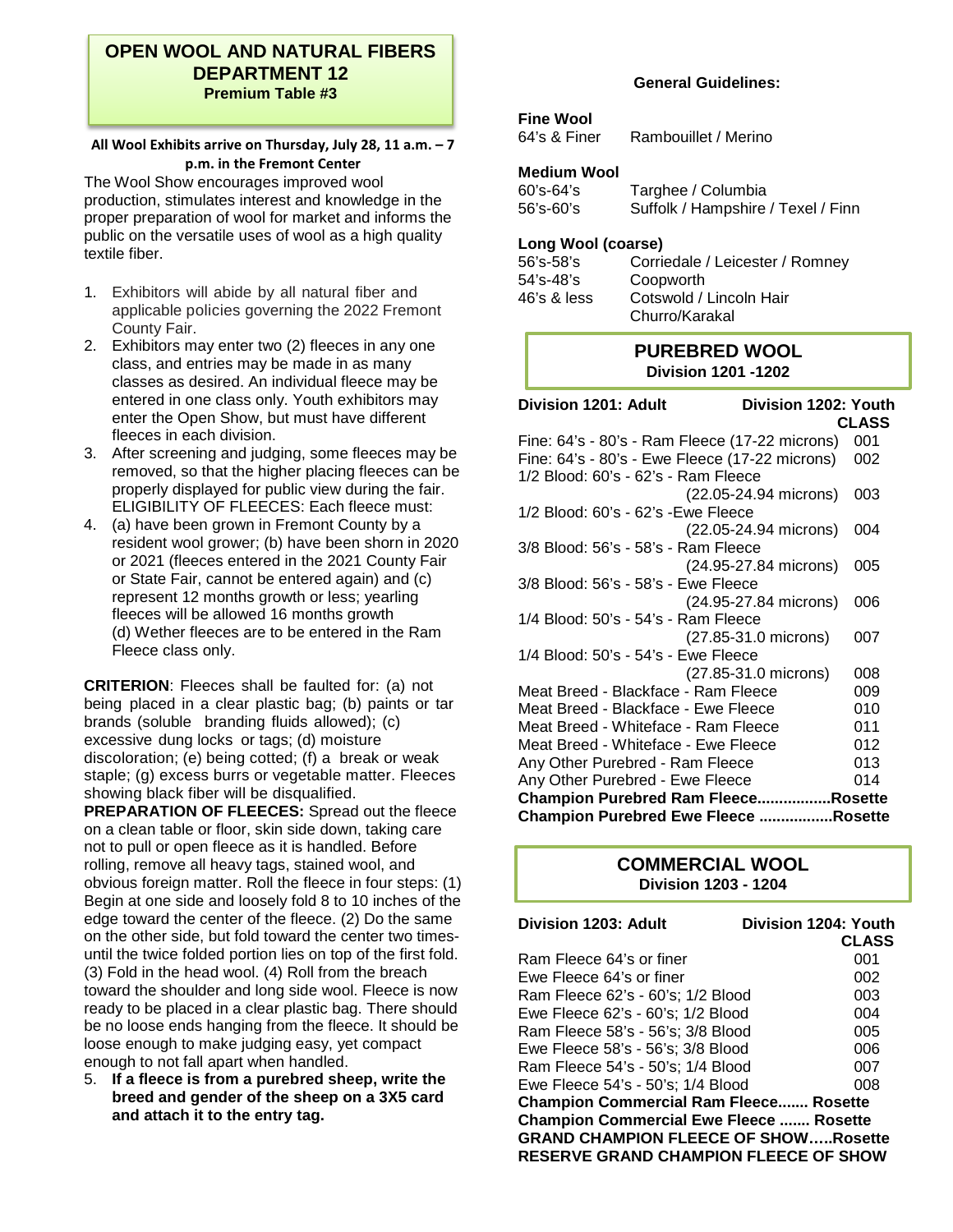# **NATURAL COLORED SPINNING WOOL Division 1205 - 1206**

**Division 1205: Adult Division 1206: Youth** 

This show is for high quality natural colored fleeces intended for spinners use.

- 1. Definition of color, "White is White, everything else is colored.
- 2. Fleeces must be skirted and should be very clean. Fleece will be shown in clear plastic bags; tying fleece is optional. Fleece on display for sale must be entered and show.

# **CLASSES**

Fleece Classifications (Spinning Count)

| Fleece Color | Fine<br>64's & Finer | Medium<br>58's & Finer | Coarse<br>56's & Less | <b>Hair</b> |
|--------------|----------------------|------------------------|-----------------------|-------------|
| White        | 001                  | 002                    | 003                   | 004         |
| Colored      | 005                  | 006                    | 007                   | 008         |

**Grand Champion Natural Colored Fleece of Show …………………….Rosette Reserve Grand Champion Natural Colored Fleece of Show.. …………Rosette**

> **NATURAL FIBERS Division 1207 – 1208**

| Division 1207: Adult                                                                       | Division 1208 Youth                                    |
|--------------------------------------------------------------------------------------------|--------------------------------------------------------|
| Alpaca<br>Llama<br>Mohair (white)<br>Mohair (colored)<br>Cashmere<br>Angora Rabbit         | <b>CLASS</b><br>001<br>002<br>003<br>004<br>005<br>006 |
| REMEMBER: For the latest schedule of events and<br>information please go to our website at |                                                        |

**[www.fremontcountyfair.org](http://www.fremontcountyfair.org/) and watch the fair** 

**Facebook page for current events.** 

Ī

# **RETURNING! SHEEP LEAD CONTEST Department 12 Division 1210**

Sheep Lead is designed to use wool clothing and a unique presentation of sheep, to add a touch of glamour and style to the Fremont County Fair Sheep Show, while promoting the sheep and wool industries. This contest also gives the various breeders an opportunity to exhibit their sheep to a diverse audience

Entries are due on July 18 by 6 p.m. late entries will be taken until Friday, July 22 at 9 p.m. with a \$10 late fee.

- 1. Contestants will abide by all applicable polices of the Fremont County Fair and should familiarize themselves before making entry.
- 2. Contestants participating in this contest should have sheep and/or wool interests and want to promote the industry.
- 3. Contestants must provide their own outfits, which must be at least 50% wool. Outfits may be either handmade or purchased.
- 4. Contestants must submit a script/narrative, by email to [info@fremontcountyfair.org](mailto:info@fremontcountyfair.org) with the subject line "Sheep Lead Contest" or to the Sheep Superintendent, preferably shortly after the time of entry, but no later than Tuesday August 2 at 5 p.m. The script shall not be longer than ½ page. The following information will be listed in the right hand top corner of the paper:

Name:

Town of Residence: Division: (Example – Division 2, Pre-Junior) Age: (not required of adult division)

Script should be about 1 minute long and include description of garment (i.e. design, style, colors, percent of wool, how constructed and by whom, or where purchased), breed of sheep being led, owners/fitter name. Script may include hobbies, personal goals or interest, 4-H and FFA projects, honors or awards, school activities, etc.

5. Ewes or wethers of any breed may be used for Sheep Lead and must be conditioned, fitted, and trained to show at halter. NO rams will be permitted in the contest. Contestants may lead their own ewe or wether or arrange to use a ewe or wether belonging to any sheep exhibitor at the Fremont County Fair and follow applicable policies.